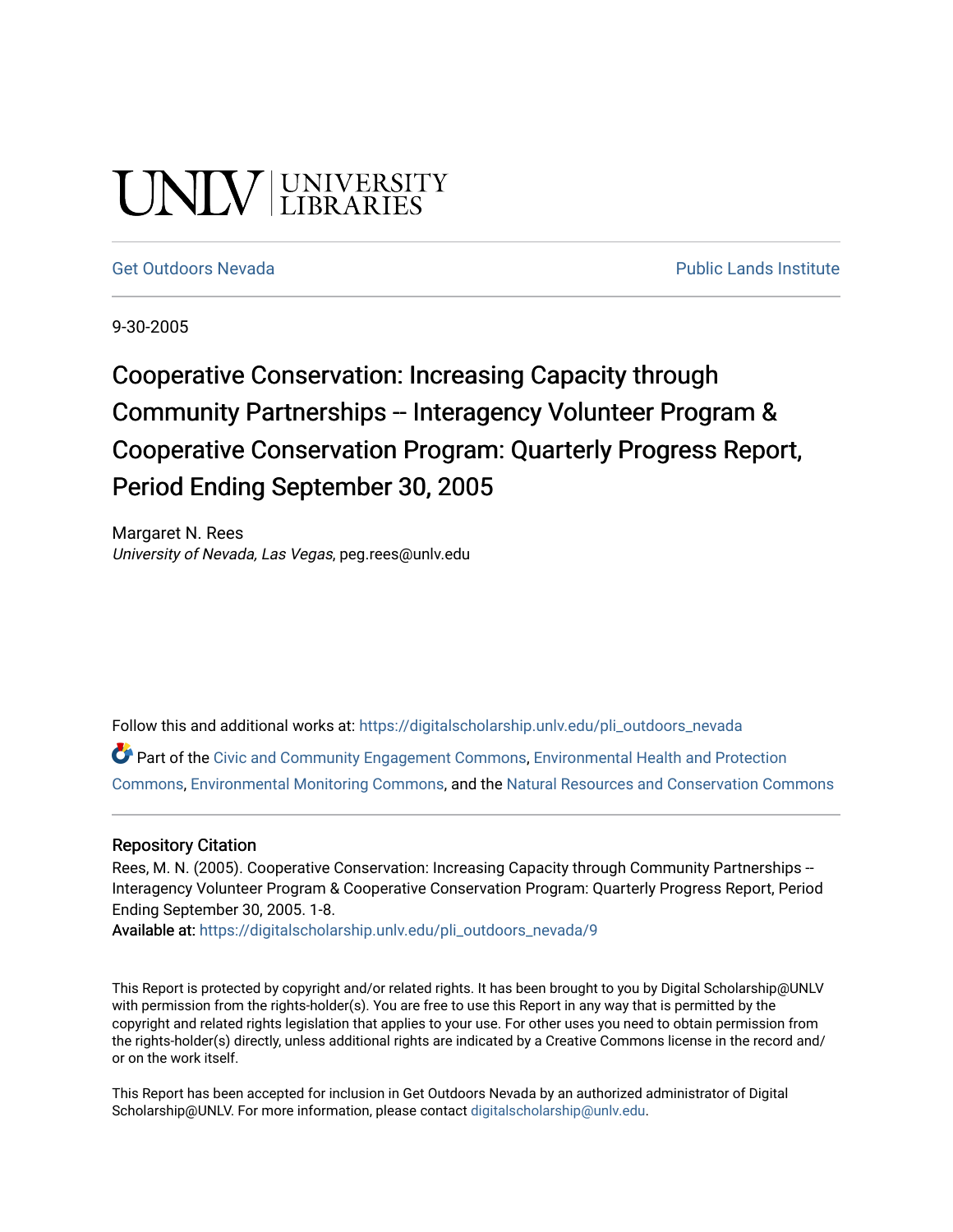

## **QUARTERLY PROGRESS REPORT**

University of Nevada, Las Vegas Period Ending September 30, 2005

Cooperative Agreement Number H8R07010001 Task Agreement Number J8R07040006 Cooperative Conservation: Increasing Capacity through Community Partnerships -- Interagency Volunteer Program & Cooperative Conservation Program

#### **Executive Summary**

- 1,573 total volunteer records now loaded into database
- 230 new volunteers recruited through website: [www.getoutdoorsnevada.org](http://www.getoutdoorsnevada.org/)
- Website recorded an average of 35,000 hits per month for the quarter, with an average of 3,350 pages viewed per month
- Three major interagency volunteer events completed this quarter, at which more than 300 volunteers picked up a total of 128 cubic yards of litter at three separate National Public Lands Day clean-up events:

September 17, 2005 - Sloan Canyon National Conservation Area September 24, 2005 - Red Rock National Conservation Area September 24, 2005 - Lake Mead National Recreation Area

- Interagency Volunteer Team selected to receive national Take Pride in America award in the Federal Volunteer Program Category
- Inaugural volunteer recognition luncheon planned and invitations mailed for October 28, 2005 event
- Alternative Workforce Survey completed

#### **Collaboration with Interagency Team**

Project manager Donna Grady and the Interagency Volunteer Team (IVP) met several times during the quarter (*see attached meeting notes*). To facilitate event planning, numerous individual meetings were held as well. Agenda items and topics of discussion included volunteer event planning, volunteer recognition luncheon, and planning for a trip to Washington D.C. to meet with members of the federal volunteer team.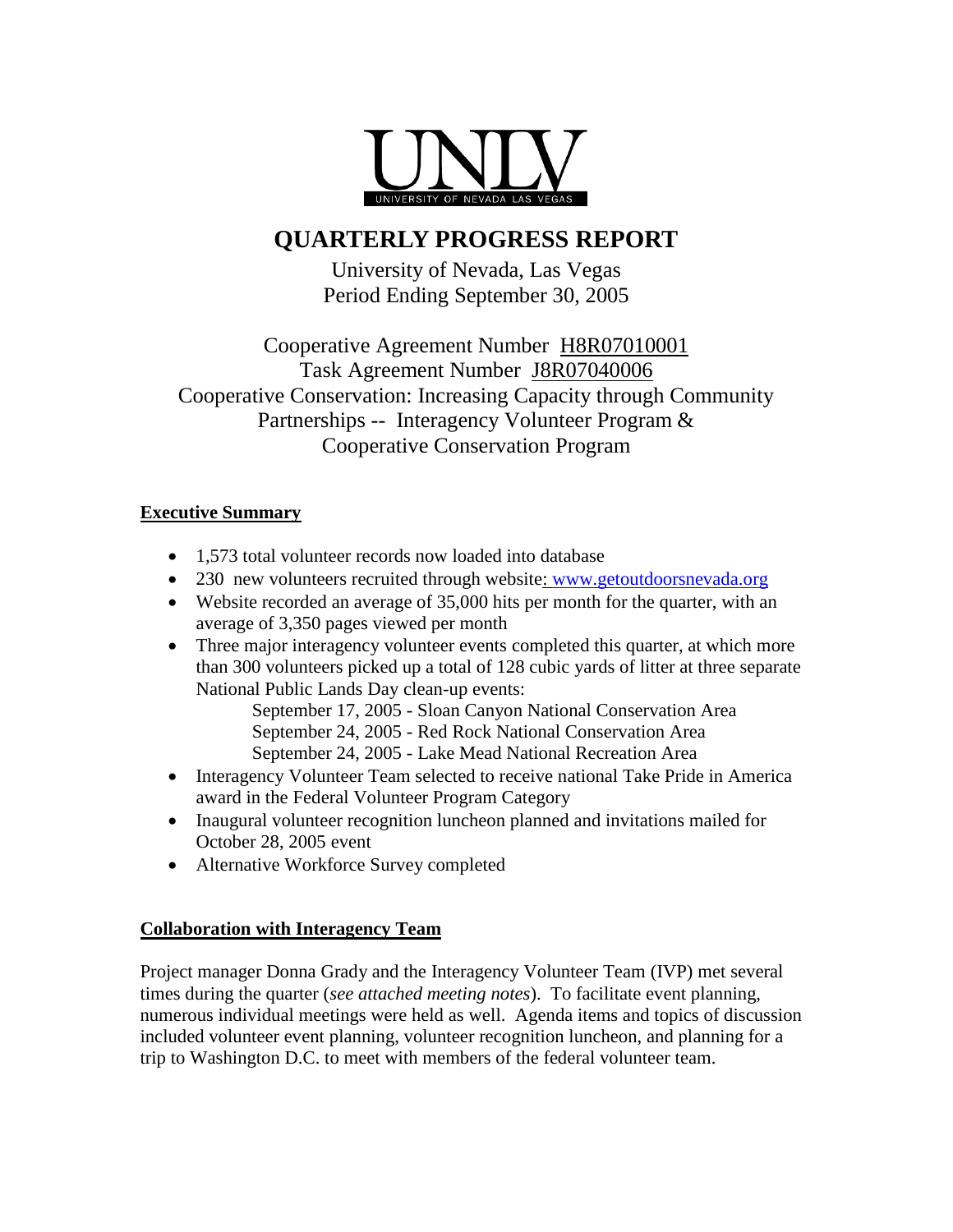The IVP team continues to work effectively to plan and implement joint volunteer programs. That success the team has enjoyed is evidenced through both the implementation of three successful and well attended National Public Lands Day volunteer events held within a 7-day period in September, and through the selection of the Interagency Volunteer Program as a Take Pride in America awardee.

#### **Volunteer Database**

The Interagency Volunteer Program (IVP) Volgistics database is now populated with 1,573 records, an increase of 314 over last quarter. The growth is a result of community outreach and IVP website recruitment efforts. Volgistics data was used to e-mail volunteer event information to more than 600 volunteers and to print demographic data needed to pre-register volunteers for events. This capability provides accurate, legible data and continues to facilitate and expedite event registration.

IVP database manager Chuck Williams continues to update the team on Volgistics enhancements as they become available. We are now able to export data from Volgistics into Excel, allowing for ease in manipulating and sorting data as needed. Chuck also received e-mails from volunteers registering for events and entered them into Volgistics, eliminating that step subsequent to the event and providing the capability of capturing event results in 24-48 hours following an event.

#### **Public Relations and Outreach**

Pubic relations and outreach activities for the quarter include the following:

- Project Manager Donna Grady worked with Public Lands Institute Marketing Specialist LaNelda Rolley to coordinate public relations initiatives, including press releases, PSAs, flyers, and print ads (*see attached*).
- The interagency volunteer program was promoted at several community events in August/September including UNLV new student orientation, Joshua Jubilee at Red Rock Canyon NCA, the City of Henderson Open Space community meeting, and UNLV's Fall Connection Carnival. More than 60 volunteers signed up for events or requested notification of volunteer opportunities.
- Mass e-mails were used to reach the UNLV campus community and other interested organizations and individuals.
- Volgistics database was used to send e-mails promoting National Public Lands Day events to over 600 volunteers.
- The *Get Outdoors Nevada* website includes an ongoing listing of upcoming events along with a summary of completed events. It also includes photo galleries from each event, thereby visually highlighting volunteer participation.
- Interagency events were registered on the Take Pride in America website.
- Brochures and flyers promoting upcoming volunteer opportunities were distributed at community events and meetings.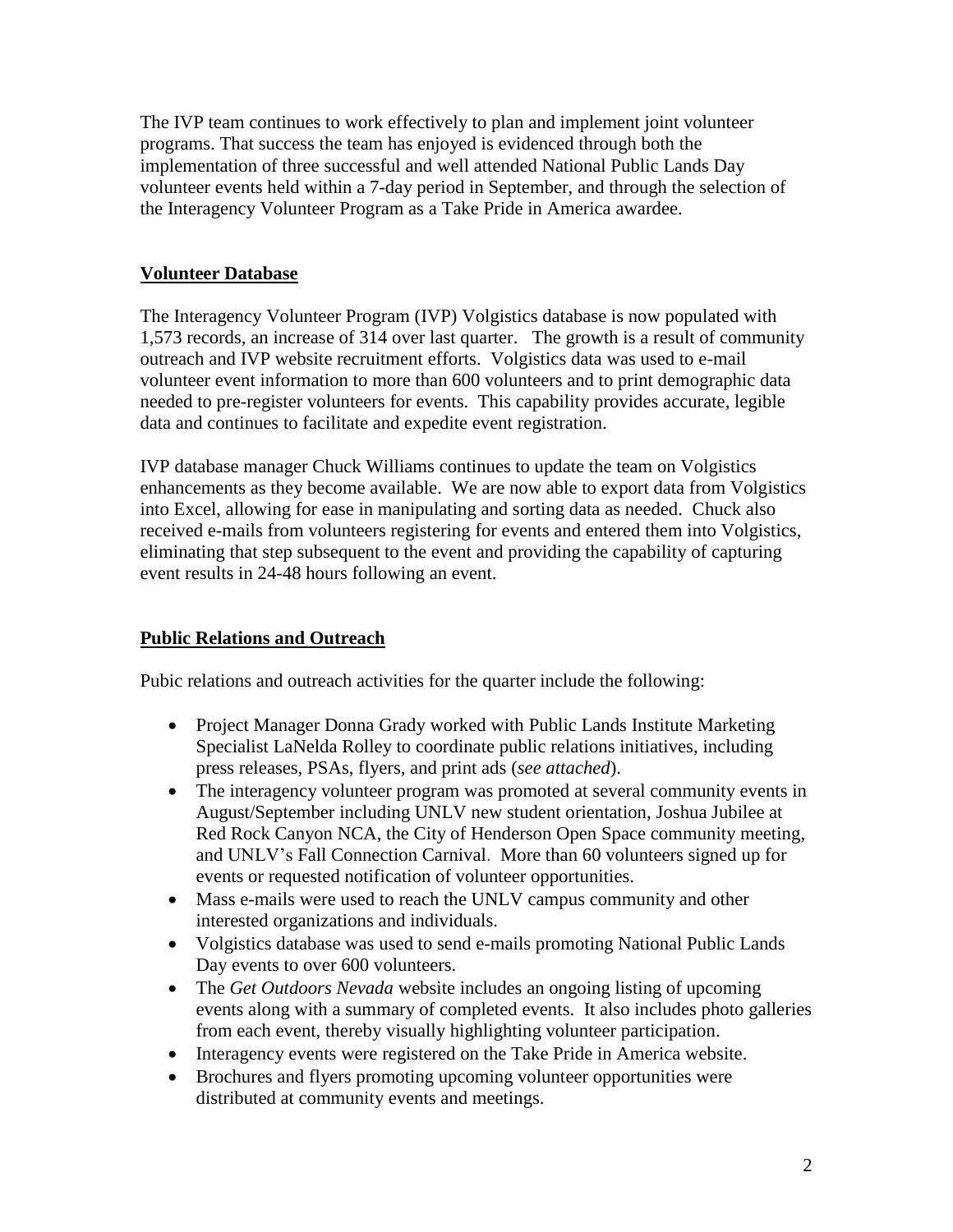A press release promoting the Interagency Volunteer Program's *Take Pride in America* national award was distributed (*see attached).*

#### *Event Publicity*

Volunteer events were promoted in several ways, including display advertising in local newspapers, mass e-mails, television PSAs, press releases, and distribution of flyers.

- Display ads promoting events ran in the *Review-Journal's* Nevada section, Neon section, and Boulder City View. (*see attached*).
- Articles publicizing National Public Lands Day Events ran in the *Henderson Home News*, the Valley News section of the *Las Vegas Sun*, and "Out There" column in the *Las Vegas Review-Journal (see attached).*
- Events were posted on the Take Pride in America website.
- Take Pride in America television PSA's promoted local National Public Lands Day events.
- Individual event flyers were distributed by e-mail and posted throughout the community.

#### **Website**

More than 150 volunteers have registered for events through the website this quarter, and another 8 volunteers have expressed interest in regular volunteer positions. The interagency website, [www.getoutdoorsnevada.org,](http://www.getoutdoorsnevada.org/) launched in February 2005 continues to be highly successful in recruiting and registering community volunteers. The website promotes upcoming events, automates the registration process, and posts event results along with photographs. It also allows volunteers to join the mailing list and update their contact information.

We have been very successful with on-line recruiting. Public relations initiatives and word-of-mouth networking are driving prospective volunteers to the website to learn more about volunteer opportunities, and website statistics continue to reflect high activity levels. A statistical program used by PLI to measure website activity recorded an average of 35,000 hits per month for the quarter. A more realistic measurement, though, is the number of pages viewed and that averaged 3,350 per month for the quarter.

### **Volunteer Recruitment, Recognition and Training**

#### *Recruitment*

IVP Project Manager Donna Grady, Cultural Site Stewardship Project Manager George Phillips, and Take Pride Project Manager Doug Joslin met August 30, 2005 with representatives of the Southern Nevada Volunteer Program to discuss opportunities to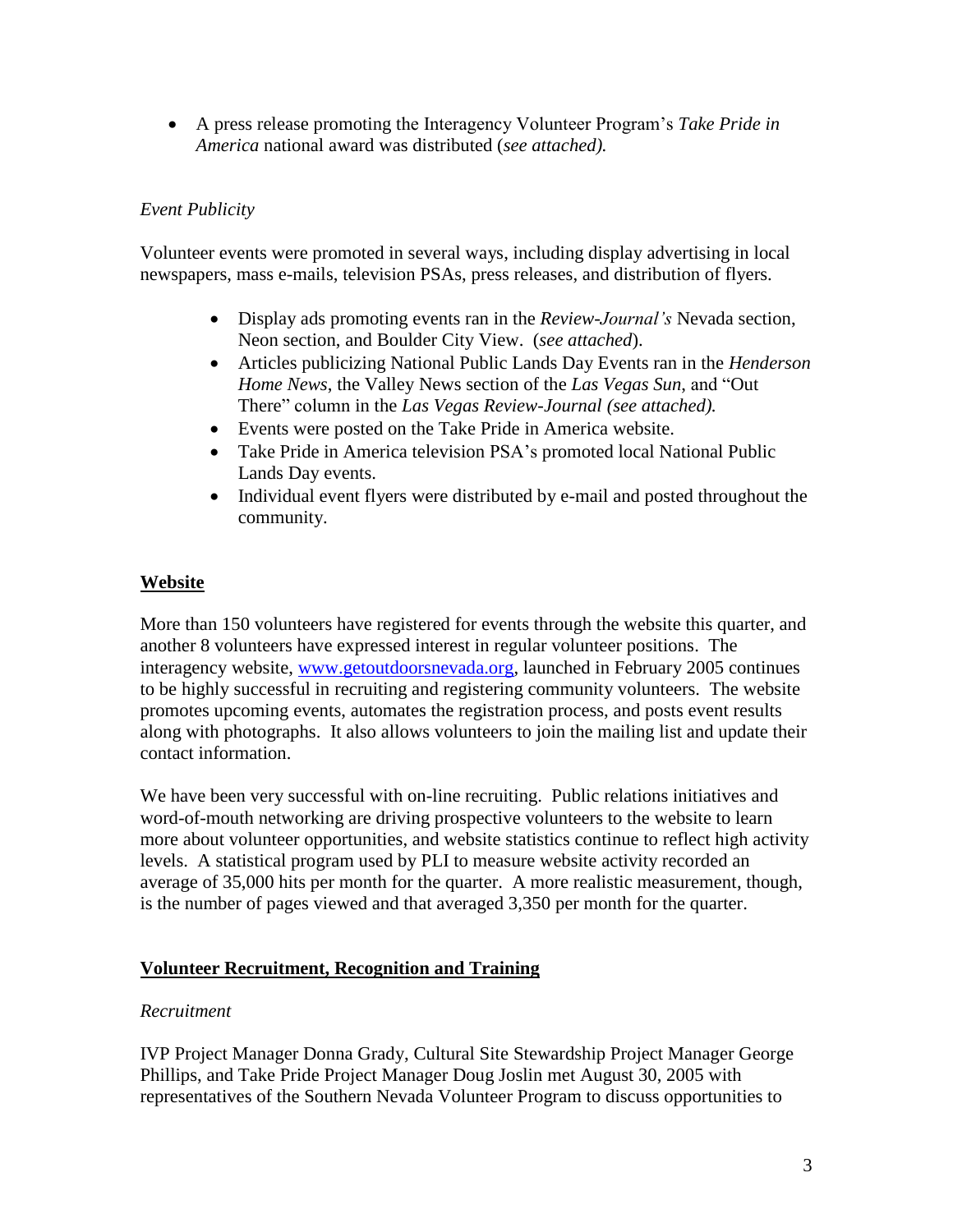work together in volunteer outreach and recruiting. Interagency volunteer events and opportunities will be posted on their website, and we will continue to look for opportunities to collaborate.

Public relations and outreach efforts, combined with website on-line registration, have been highly effective in recruiting the numbers of community volunteers needed to implement interagency conservation initiatives (i.e., volunteer events). The Bureau of Land Management, U.S. Fish & Wildlife Service, and U.S. Forest Service post their regular (non-event) volunteer opportunities on volunteer.gov and this is an effective method for reaching a national audience. The National Park Service continues to draw a surplus of qualified non-event volunteers without advertising.

Agency volunteer positions are posted on the Get Outdoors Nevada website along with the volunteer application (available for download and faxing or mailing). The Interagency Volunteer Team has developed interagency forms, including an interagency application that is more suitable for gathering volunteer information to assist agency coordinators in identifying qualified individuals, but has not yet obtained government approval to use these forms. The IVP team will continue its efforts to obtain approval for this and other IVP-developed forms that better meet the need of the interagency partnership. To this end, the team met on September 28, 2005, with the federal Interagency Volunteer Team in Washington, D.C., to discuss mutual goals and to investigate ways in which localized forms might be adapted. The federal team agreed to consult with the Southern Nevada team as it works on the national level to develop interagency forms and agreements.

#### *Training*

Training topics have been identified and the team will be meeting and discussing the how's, what's, where's and when's of delivering these programs. The training program is under continuous development. Our plan is to deliver the program in three phases, beginning with Phase I in the Spring 2006, which would focus on Mandatory Training for all volunteers – a 5 hour program as follows.

Mandatory for all – Orientation (5 hours)

- $\bullet$  Ethics (30 mins)
- Volunteer Role (45 mins) (i.e. how they represent govt., how they wear the uniform, know position description)
- Harassment Policy (30 mins)
- Customer Service  $(30 \text{ mins})$
- $\bullet$  History/mission of interagency and each agency (90 mins) All (include conservation initiative – how funding fits in – partnership)
- Safety  $(30 \text{ mins})$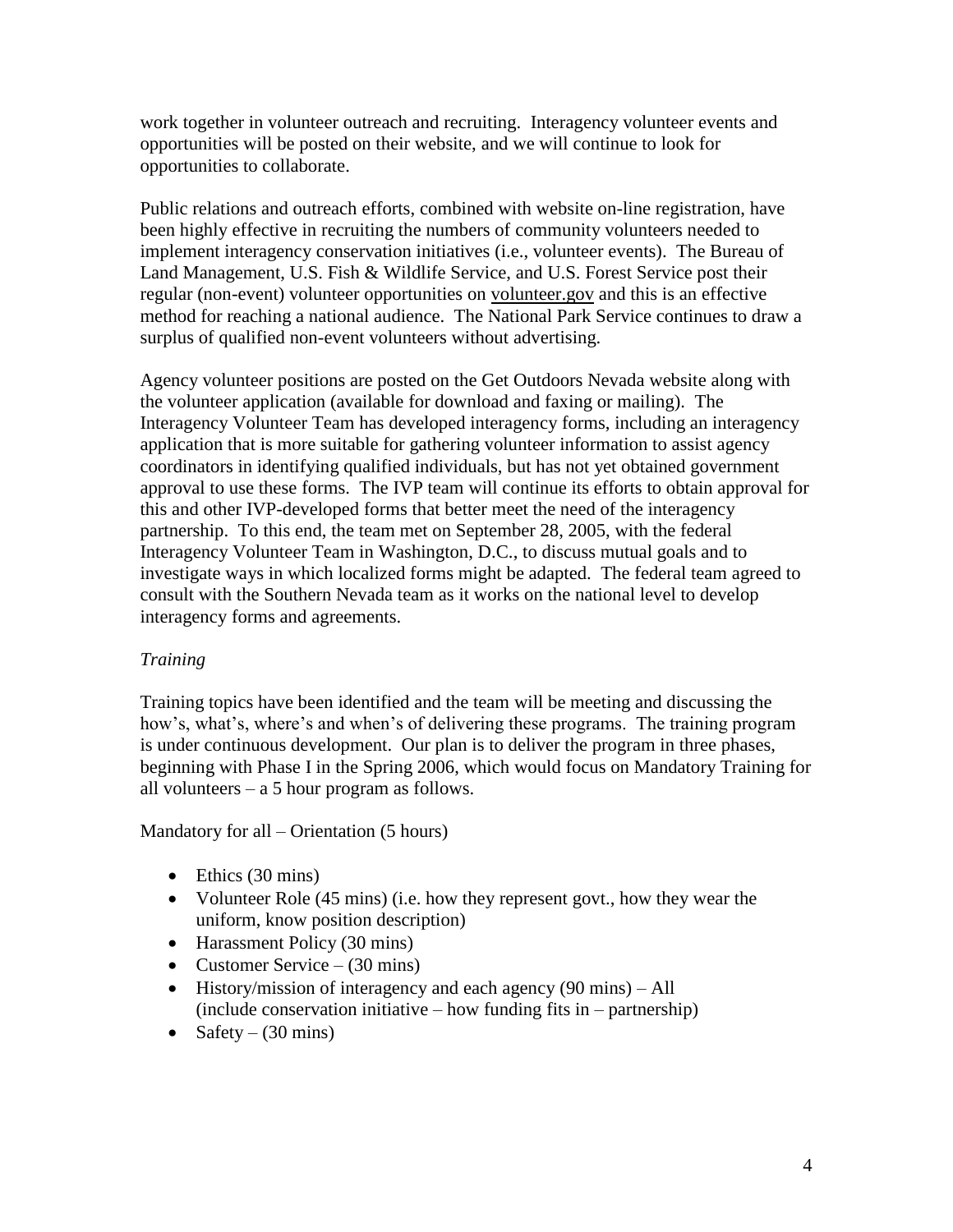#### *Recognition*

The team devoted considerable time this quarter to planning the inaugural Volunteer Recognition Luncheon, to be held on October 28, 2005, at the Tuscany Suites Hotel. Invitations have been mailed or hand-delivered to volunteers with 15 hours or more during this last fiscal year. The schedule of events includes a history of the interagency program, a video presentation of volunteers in action, and presentation of special awards.

#### **Conservation Initiative Events**

The following interagency volunteer events were successfully planned and implemented during the quarter in conjunction with National Public Lands Day. All three NPLD events were highly successful and met or exceeded the number of volunteers needed to clean-up the areas.

#### Sloan Canyon NCA – 9/17/05

Fifty-seven volunteers contributed 256 hours and cleared an area in the northeast corner of Sloan Canyon NCA littered with shotgun shells, bullet casings, broken glass, building and car parts, and other large objects, including an old golf cart. In just 4 hours volunteers collected enough debris to fill more than three 20-yard dumpsters – or 70 cubic yards of litter. Community sponsors included the Southern Nevada Interpretive Association, Starbucks Coffee Company, and Republic Services of Southern Nevada.

#### Lake Mead NRA– Hemenway Harbor - 9/24/05

A total of 114 volunteers contributed 456 hours to clear a one square mile area of litter and debris, filling a 20-yard roll-off dumpster. Additional trash was placed in existing area dumpsters. An estimated 500 pounds of broken glass was removed from the beach and desert areas. Several large groups including Albertson's, Bank of America, and Las Vegas Boat Harbor participated in this event. Community sponsors included Southern Nevada Interpretive Association, Albertson's, Las Vegas Boat Harbor, the Desert Princess, and Boulder City Disposal.

#### Red Rock Canyon NCA – Cottonwood Valley - 9/24/05

A total of 160 volunteers contributed 720 hours to collect litter, debris, refuse, electrical wire, cable reels, car parts, and tires – filling a 38-yard dumpster. In Cottonwood Valley, volunteers cleared 1.5 miles of road and trail; in Bird Springs Valley volunteers cleared another 1.0 mile of trail. Several groups participated including Las Vegas Metropolitan Police Department, HSBC, several area Girl Scout troops, and UNLV's Labor of Love Community sponsors included Friends of Red Rock Canyon, Starbucks Coffee Company, and Republic Services of Southern Nevada.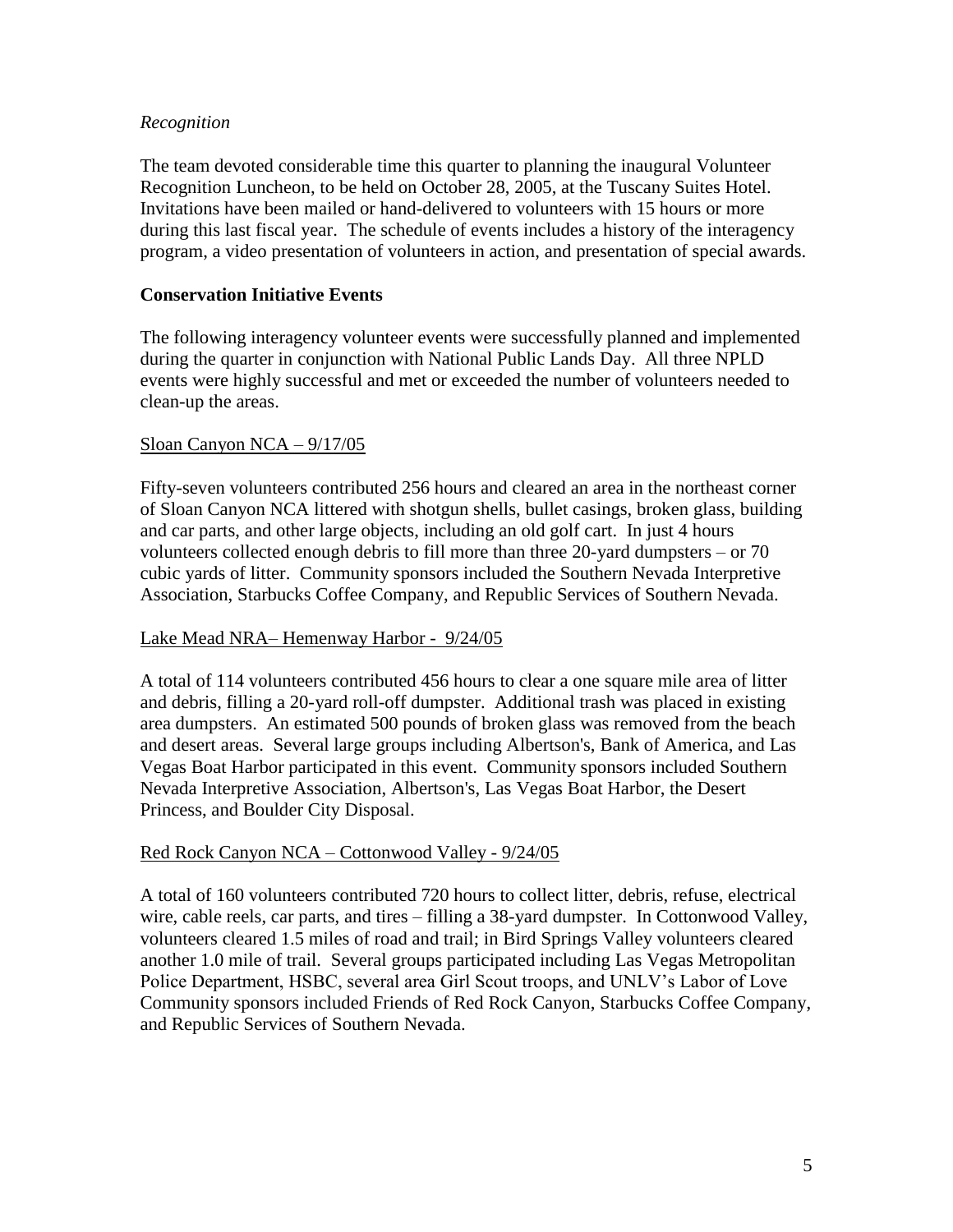#### **Events planned for 2005-2006 – (through June)** *Revised 9/30/05* **Shaded areas identify the 8 events designated "Interagency"**

| <b>Date</b>   | <b>Agency</b>   | <b>Event Name</b>                     | <b>Location</b>                       | <b>Purpose</b>                           |
|---------------|-----------------|---------------------------------------|---------------------------------------|------------------------------------------|
| 2005          |                 |                                       |                                       |                                          |
| 10/15         | <b>USFS</b>     | National Wildlife<br>Refuge Week      | Pahranagat NWR                        | <b>Special Celebratory</b><br>Event      |
| 10/15         | <b>USFS</b>     | National Wildlife<br>Refuge Week      | <b>Ash Meadows</b><br><b>NWR</b>      | <b>Cattail Cutting</b>                   |
| 10/29         | <b>BLM</b>      | Make a Difference<br>Day              | Sloan Canyon<br><b>NCA</b>            | Litter Clean-Up                          |
| 11/12         | <b>NPS</b>      | <b>National Parks</b><br>America Tour | Lake Mead NRA                         | Trimming vegetation,<br>raking, clean-up |
| 1/21          | <b>BLM</b>      | Sloan Canyon<br>Stewardship           | Sloan Canyon<br><b>NCA</b>            | Litter Clean-Up                          |
| 1/21          | <b>USFWS</b>    | <b>Stewardship Saturday</b>           | <b>Ash Meadows</b><br><b>NWR</b>      | <b>Cattail Cutting</b>                   |
| 2006          |                 |                                       |                                       |                                          |
| Jan./<br>Feb. | <b>USFS/BLM</b> | <b>Cold Creek</b>                     | <b>Cold Creek area</b>                | Litter Clean-Up                          |
| 2/18          | <b>BLM</b>      | Sloan Canyon<br>Stewardship           | Sloan Canyon<br><b>NCA</b>            | Clean-Up                                 |
| 3/18          | <b>BLM</b>      | <b>Earth Day</b>                      | Sloan Canyon<br><b>NCA</b>            | Clean-Up                                 |
| 3/20          | <b>USFS</b>     | <b>Earth Day</b>                      | <b>Spring Mountains</b><br><b>NRA</b> | <b>TBD</b>                               |
| 3/25          | <b>NPS</b>      | <b>Great American</b><br>Clean-up     | <b>Lake Mead NRA</b>                  | Clean-Up                                 |
| 4/8           | <b>IA</b>       | Stewardship Saturday                  | Moapa Valley<br><b>NWR</b>            | <b>Cattail Cutting</b>                   |
| Sprin         | <b>USFS</b>     | Supper Club<br>Restoration            | <b>Spring Mountains</b><br><b>NRA</b> | Planting shrubs                          |
| Sprin         | <b>USFS</b>     | <b>Sweat Lodge Clean-</b><br>Up       | <b>Spring Mountains</b><br><b>NRA</b> | Hauling out rocks                        |
| 4/29          | <b>BLM</b>      | Sloan Canyon<br>Stewardship           | Sloan Canyon<br><b>NCA</b>            | Clean-Up                                 |
| 5/13          | <b>BLM</b>      | Sloan Canyon<br>Stewardship           | Sloan Canyon<br><b>NCA</b>            | Clean-Up                                 |
| 6/3           | IA              | <b>National Trails Day</b>            | <b>Spring Mountains</b><br><b>NRA</b> | <b>Trail Restoration</b>                 |
| 6/10          | <b>BLM</b>      | Sloan Canyon<br>Stewardship           | Sloan Canyon<br><b>NCA</b>            | Clean-Up                                 |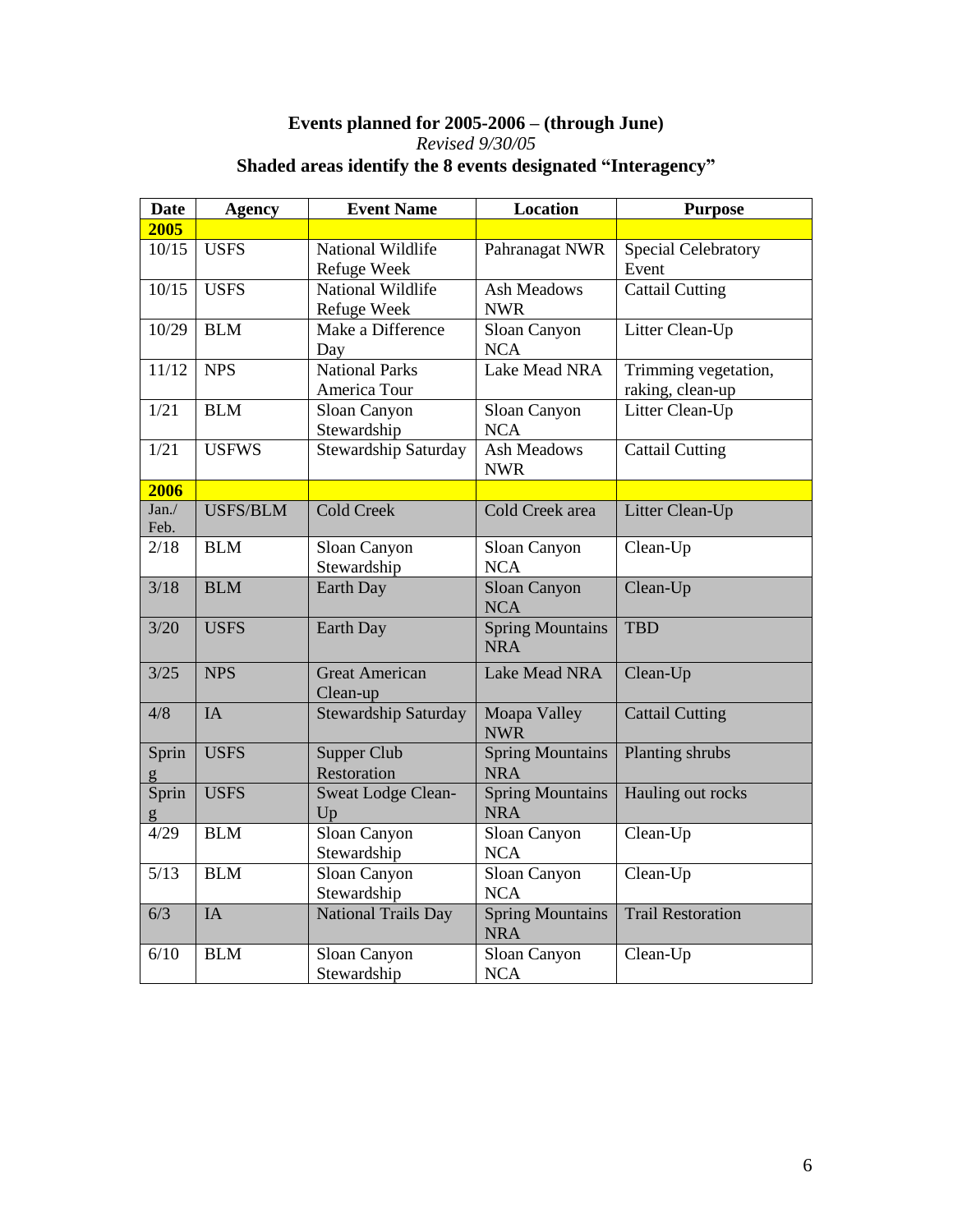#### **Program Funding and In-Kind Support**

Community sponsorship of interagency events continues to grow. During the past quarter, the Southern Nevada Interpretive Association provided \$250 in funding to support food purchases for the National Public Lands Day events at Sloan Canyon NCA and Lake Mead NRA. Friends of Red Rock Canyon provided \$700 to purchase box lunches for the Red Rock Canyon NCA event, and Starbucks Coffee Company sponsored breakfast coffee and pastry for that event. The Las Vegas Boat Harbor and the Desert Princess sponsored lunch at the Lake Mead NRA event, and Albertson's of Boulder City provided fruit, pastries, and other food for volunteers.

We continue to identify community organizations that will partner with the program and provide an ongoing commitment to donating cash funds or in-kind contributions to support interagency volunteer events. Southern Nevada Interpretive Association requested a listing of upcoming events and funding needs to determine how they might support the program.

#### **Alternative Workforce Survey**

The task agreement called for the completion of a survey of area-wide workforce suppliers that would assist the federal land agencies in meeting their ongoing employment needs through the hiring of temporary or term employees.

The survey was initiated in December 2004 by the UNLV Center for Urban Partnerships in collaboration with the UNLV Center for Evaluation and Assessment. A draft final report was submitted to the UNLV Public Lands Institute on September 26, 2005, and will now be shared with the land managers.

The study included a needs assessment of the four land management agencies, a survey and follow-up interviews with 41 agencies in Southern Nevada, a table matching agency needs to workforce suppliers, and five recommendations for action. A copy of the draft executive summary is attached. The complete study includes a 51-page report, a 3-inch binder with compiled survey data from each supplier, and a compact disc containing the data.

#### **Summary**

IVP recruitment, recognition, and training program development and implementation are underway and the team will continue to develop, evaluate, and modify these programs as needed.

An additional 150 volunteers were recruited through the interagency website, and we successfully recruited the numbers of volunteers needed for the last two IVP events. It is apparent that on-line posting of events and ongoing volunteer positions is proving to be a valuable recruiting tool.